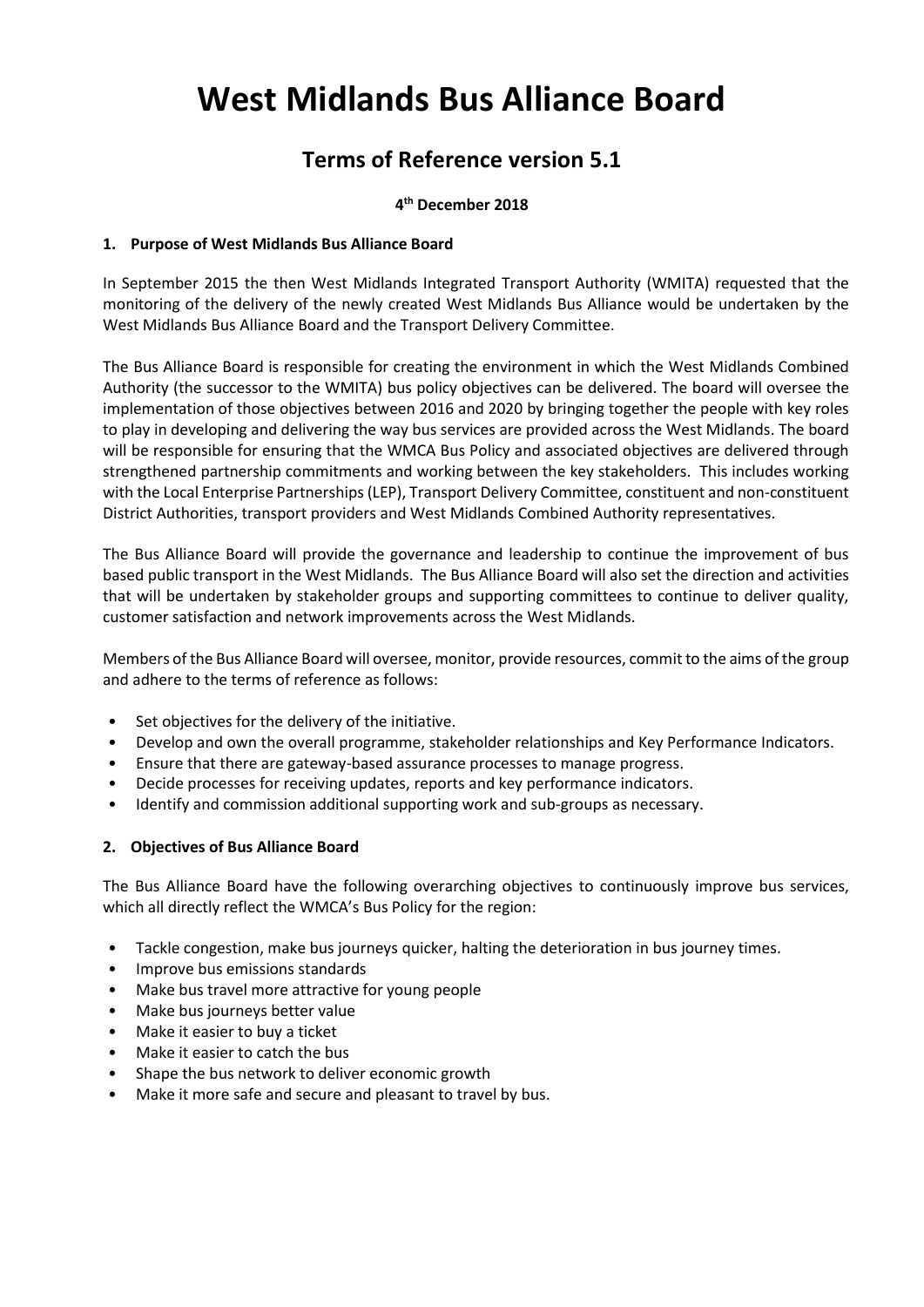# **3. Key Deliverables and Outcomes**

In addition to supporting the bus policy objectives, the Bus Alliance Board adopted 50 key deliverables on  $5<sup>th</sup>$ October 2017. These deliverables are not exhaustive and will remain alive to changes in customer experience and expectations.

An open data approach will be adopted for all non-commercially sensitive data. The Bus Alliance Board will use the resources available to it to develop the themes and objectives into a prioritised work programme.

# **4. Responsibilities of Bus Alliance Board Members**

To attend all Bus Alliance Board meetings. Each member will commit a practical level of resource to the Bus Alliance delivery programme to enable it to address the following topics, appropriate to the area they represent:

- Champion bus-based public transport across the region, within their organisation and via the reporting to and from the governance they represent.
- Provide support and delegated authority collaboratively to secure successful delivery for the Bus Alliance Board's aims, objectives and deliverables.
- Provide input, recommendations and agreement to the joint decision making process to meet the Alliance objectives.
- Review and agree the Programme Delivery Board work structure, annual delivery programme, achievements and KPIs performance.
- Approval of KPIs and new deliverables when relevant, to further progress the Bus Alliance objectives and achievements.
- Understand and manage the impact of change and the associated reporting process.
- Resolve any dependency issues/conflicts amongst partners and or work programmes.
- Ensure resources are made available for planning and delivery purposes.
- To validate and critique the financial implications and business case of any work programmes.

# **5. Sub groups and reporting for Bus Alliance Board**

A number of groups as outlined below will provide reporting and support to and from the Bus Alliance Board. The Bus Alliance Delivery Programme Board will report on the progress of the key deliverables and themes to the Bus Alliance Board.

- a) Transport Delivery Committee
- b) Strategic Transport Officers Group (STOG)
- c) Bus Alliance Delivery Programme Board
- d) West Midland Bus Operators Panel
- e) Bus Alliance Area Partnerships
- f) The West Midlands Traffic Managers Group
- g) West Midlands Transport Infrastructure Resilience and Response Tactical Group
- h) Safer Travel Partnership
- i) Rail Stations Alliance
- j) Bus Patronage Task & Finish Group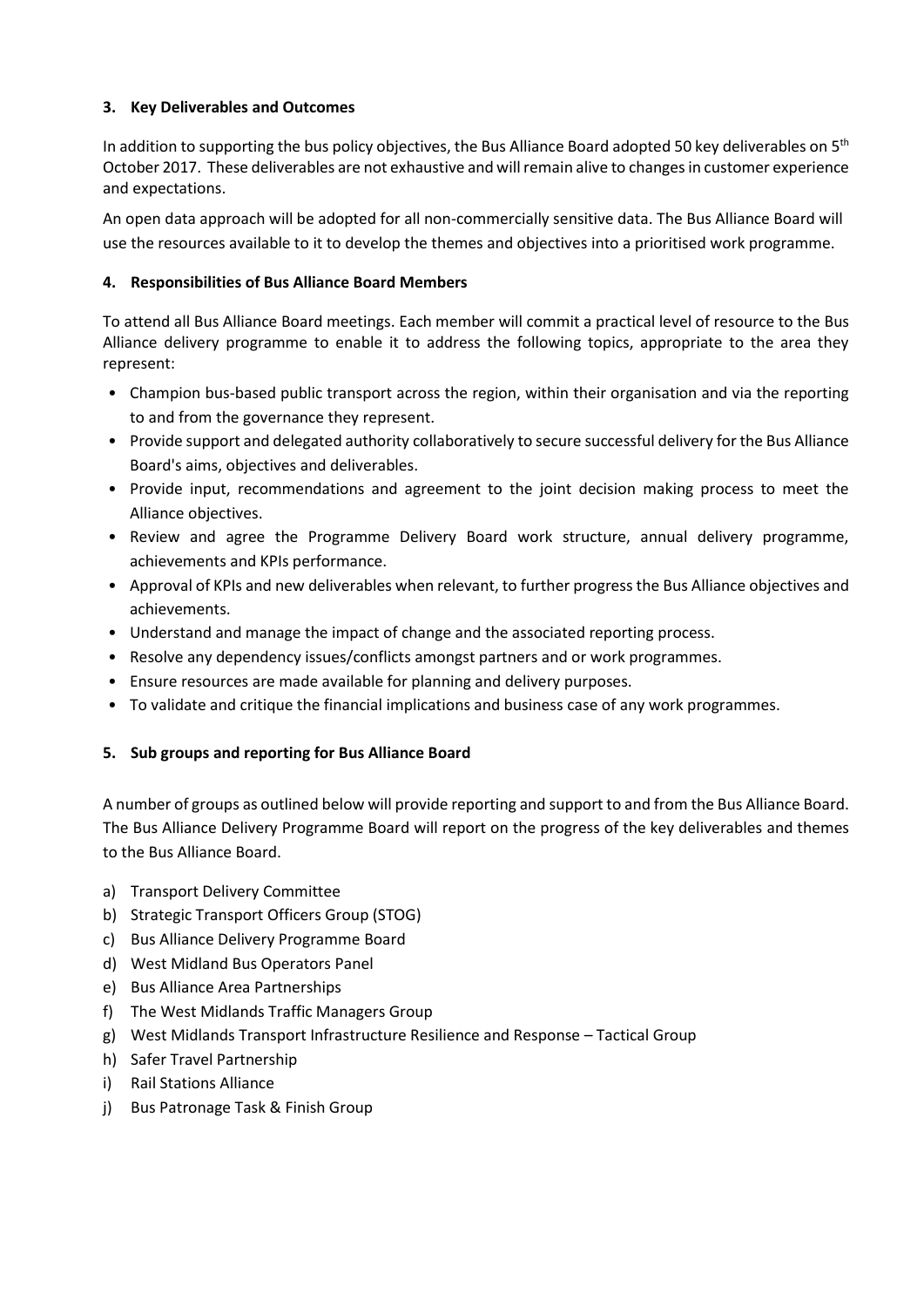## **6. Membership**

| Organisation                                    | <b>Name</b>        | Role                             | <b>Sub Group Responsibility</b><br>for reporting up to and<br>from to the Bus Alliance |
|-------------------------------------------------|--------------------|----------------------------------|----------------------------------------------------------------------------------------|
|                                                 |                    |                                  | <b>Board</b>                                                                           |
| <b>WMCA</b>                                     | Andy Street        | Mayor                            |                                                                                        |
| <b>Wolverhampton City</b>                       | Cllr Roger         | Lead Portfolio Holder -          | $\overline{\phantom{a}}$                                                               |
| Council                                         | Lawrence           | Transport                        |                                                                                        |
| <b>Birmingham City</b>                          | Cllr Kath          | <b>Chair Lead Members</b>        | <b>Transport Delivery</b>                                                              |
| Council                                         | Hartley            | <b>Putting Passengers First</b>  | Committee                                                                              |
| <b>Bus Operator - National</b>                  | David              | Managing Director of UK          | $\overline{\phantom{0}}$                                                               |
| <b>Express</b>                                  | <b>Bradford</b>    | <b>Bus for National Express</b>  |                                                                                        |
| <b>Bus Operator - Claribels</b>                 | <b>Steve Minor</b> | <b>Bus Services Manager for</b>  | <b>West Midlands Bus</b>                                                               |
| Coaches                                         |                    | Claribels                        | <b>Operators Panel</b>                                                                 |
| Bus Operator-                                   | <b>Bob Baker</b>   | Director, Diamond Bus            | <b>West Midlands Bus</b>                                                               |
| <b>Diamond Bus</b>                              |                    |                                  | <b>Operators Panel</b>                                                                 |
| <b>Accessible Transport</b>                     | David              | Chief Executive of               |                                                                                        |
| Operator - ATG                                  | Bermingham         | <b>Accessible Transport</b>      |                                                                                        |
|                                                 |                    | Group                            |                                                                                        |
| Safer                                           | Gareth             | Chief Inspector, West            |                                                                                        |
| <b>Travel Police Team</b>                       | Mason              | Midlands Police - Safer          |                                                                                        |
|                                                 |                    | Travel                           |                                                                                        |
| <b>WMCA</b>                                     | Laura Shoaf        | <b>Managing Director</b>         | <b>Strategic Transport Officers</b>                                                    |
|                                                 |                    | <b>Transport for West</b>        | Group (STOG)                                                                           |
|                                                 |                    | Midlands                         |                                                                                        |
| Traffic Manager from a                          | Paul               | Chair of the West                | The West Midlands Traffic                                                              |
| local Highway Authority                         | Leighton           | <b>Midlands Traffic</b>          | <b>Managers Group</b>                                                                  |
|                                                 |                    | <b>Managers Group</b>            |                                                                                        |
| <b>Transport Policy</b><br>Manager from a local | Stuart             | <b>Black Country Director of</b> | <b>Strategic Transport Officers</b>                                                    |
|                                                 | Everton            | Transport                        | Group (STOG)                                                                           |
| <b>Highway Authority</b>                        |                    |                                  |                                                                                        |
| <b>WMCA</b>                                     | Anne Shaw          | Director of Network              | <b>West Midlands Transport</b>                                                         |
|                                                 |                    | Resilience, TfWM                 | Infrastructure Resilience                                                              |
|                                                 |                    |                                  | and Response - Tactical                                                                |
|                                                 |                    |                                  | Group                                                                                  |
| <b>WMCA</b>                                     | Pete Bond          | Director of Integrated           | <b>Bus Alliance Programme</b>                                                          |
|                                                 |                    | Network Services, TfWM           | Delivery Board                                                                         |
| Confederation of                                | Lynda              | Director, Central Region         |                                                                                        |
| passenger Transport                             | Waltho             | Confederation of                 |                                                                                        |
|                                                 |                    | Passenger Transport              |                                                                                        |
| <b>Transport Focus</b>                          | Linda<br>McCord    | Passenger Manager                |                                                                                        |
| Department for                                  | <b>Steve</b>       | <b>Local Partnerships</b>        |                                                                                        |
| Transport                                       | Blackmore          |                                  |                                                                                        |
| Secretariat                                     | Stephen            | <b>Bus Partnerships</b>          |                                                                                        |
|                                                 | Holloway           | Coordinator, TfWM                |                                                                                        |

All board members will be expected to attend all meetings, with the exception of the Mayor and the WMCA Portfolio Holder for Transport who are able to nominate a named and appropriate representative to the Board. If unable to attend a meeting, any written updates must be provided for circulation with the meeting papers.